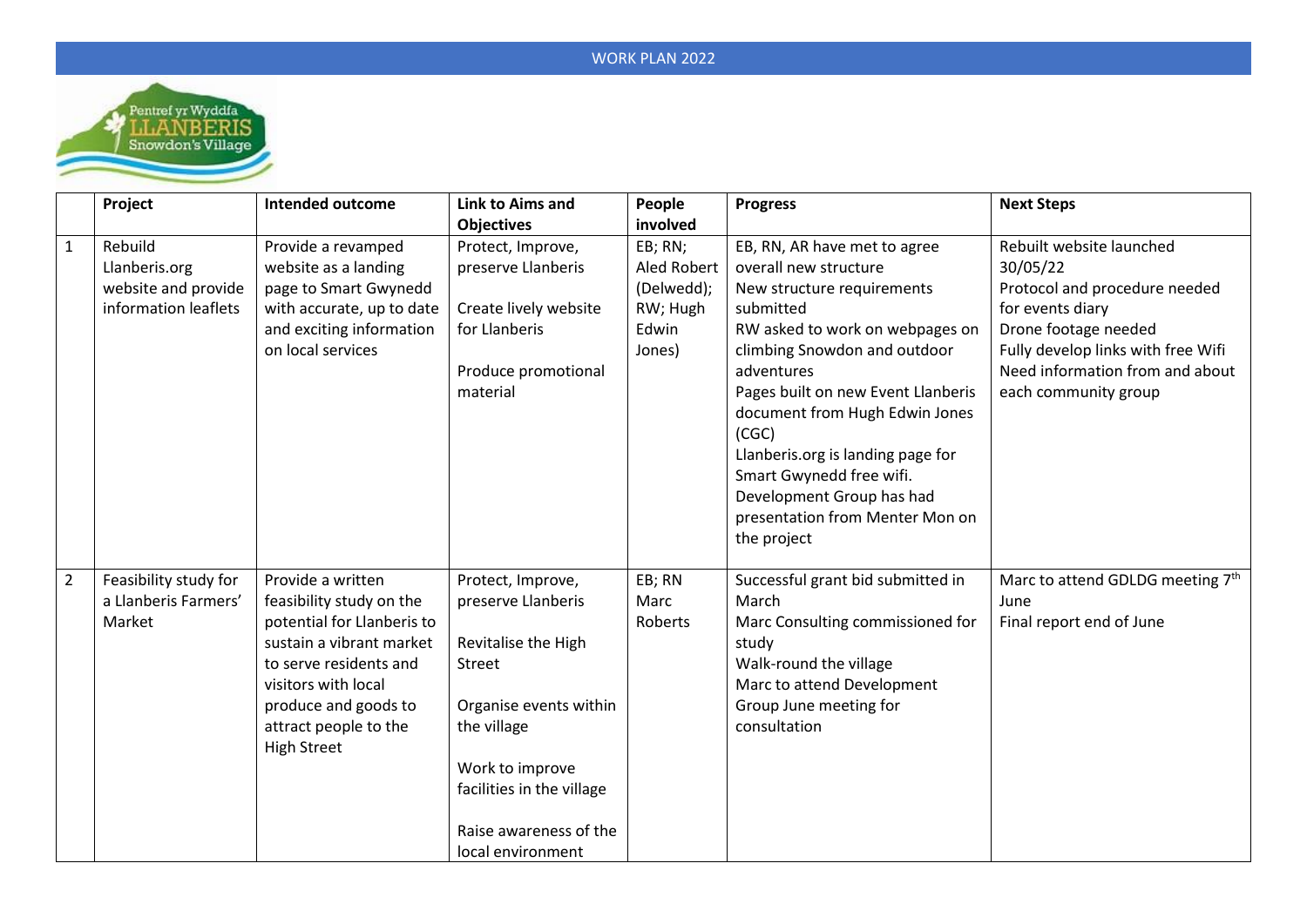## WORK PLAN 2022



|                         | Project                                                         | <b>Intended outcome</b>                                                                                                                          | Link to Aims and                                                                                                                                                    | People                                                        | <b>Progress</b>                                                                                                                                                                         | <b>Next Steps</b>                                                                                                                         |
|-------------------------|-----------------------------------------------------------------|--------------------------------------------------------------------------------------------------------------------------------------------------|---------------------------------------------------------------------------------------------------------------------------------------------------------------------|---------------------------------------------------------------|-----------------------------------------------------------------------------------------------------------------------------------------------------------------------------------------|-------------------------------------------------------------------------------------------------------------------------------------------|
|                         |                                                                 |                                                                                                                                                  | <b>Objectives</b>                                                                                                                                                   | involved                                                      |                                                                                                                                                                                         |                                                                                                                                           |
| $\overline{\mathbf{3}}$ | Enterprise support<br>for young people                          | Provide a structured<br>programme of enterprise<br>support to young people<br>and help them identify<br>future opportunities in<br>their village | Protect, Improve,<br>preserve Llanberis<br>Organise events within<br>the village<br>Promote pride in the<br>community                                               | GH; MT;<br>CW; DC;<br>EB; RN;<br>Jade Owen<br>& Menter<br>Mon | Two zoom meetings with Jade from<br><b>Menter Mon</b><br>Workshop for young people in the<br>diary $(24th$ June)<br>Menter Mon working with Ysgol<br>Brynrefail (14 <sup>th</sup> June) | Workshop / Young People's<br>Conference Y Ganoflan 24 <sup>th</sup> June                                                                  |
| $\overline{4}$          | <b>Business</b><br>environmental<br>pledge scheme               | Provide a self-assessed<br>pledge scheme to<br>promote attractive,<br>clean and tidy shop<br>fronts and a beautiful<br><b>High Street</b>        | Protect, Improve,<br>preserve Llanberis<br>Revitalise the High<br><b>Street</b><br>Promote pride in the<br>community<br>Raise awareness of the<br>local environment | RN; Pentref<br><b>Taclus</b>                                  | Consultation with local businesses-<br>positive but very limited response.<br>Reminder consultation is needed                                                                           | Develop a branding for the pledge<br>Consult more fully<br>Link to a possible flowering basket<br>project (see below)                     |
| 5                       | Revamp the planter<br>outside Spar                              | Provide an attractive and<br>safe display of plants and<br>flowers at the busiest<br>point in the village                                        | Revitalise the High<br>Street                                                                                                                                       | EB; RN                                                        | Works ordered- awaiting start date<br>EB secured funding from business<br>and property owners<br>Grant bid unsuccessful!                                                                | Ensure works are completed                                                                                                                |
| 6                       | Use of the Oriel site<br>/ Feasibilty study for<br>a pump track | Provide a feasibility<br>study exploring the<br>potential to develop a<br>multi-use Pump Track on                                                | Work to improve<br>facilities in the village<br>Promote pride in the<br>community                                                                                   | CW; MT;<br>KMJ; RN;<br>EB                                     | Cist Gwynedd grant bid submitted<br>Project plan and quote provided by<br><b>Marc Consulting</b>                                                                                        | Awaiting outcome of grant bid<br>Consider any alternative options<br>for the future of the site making a<br>case and exploring feasibilty |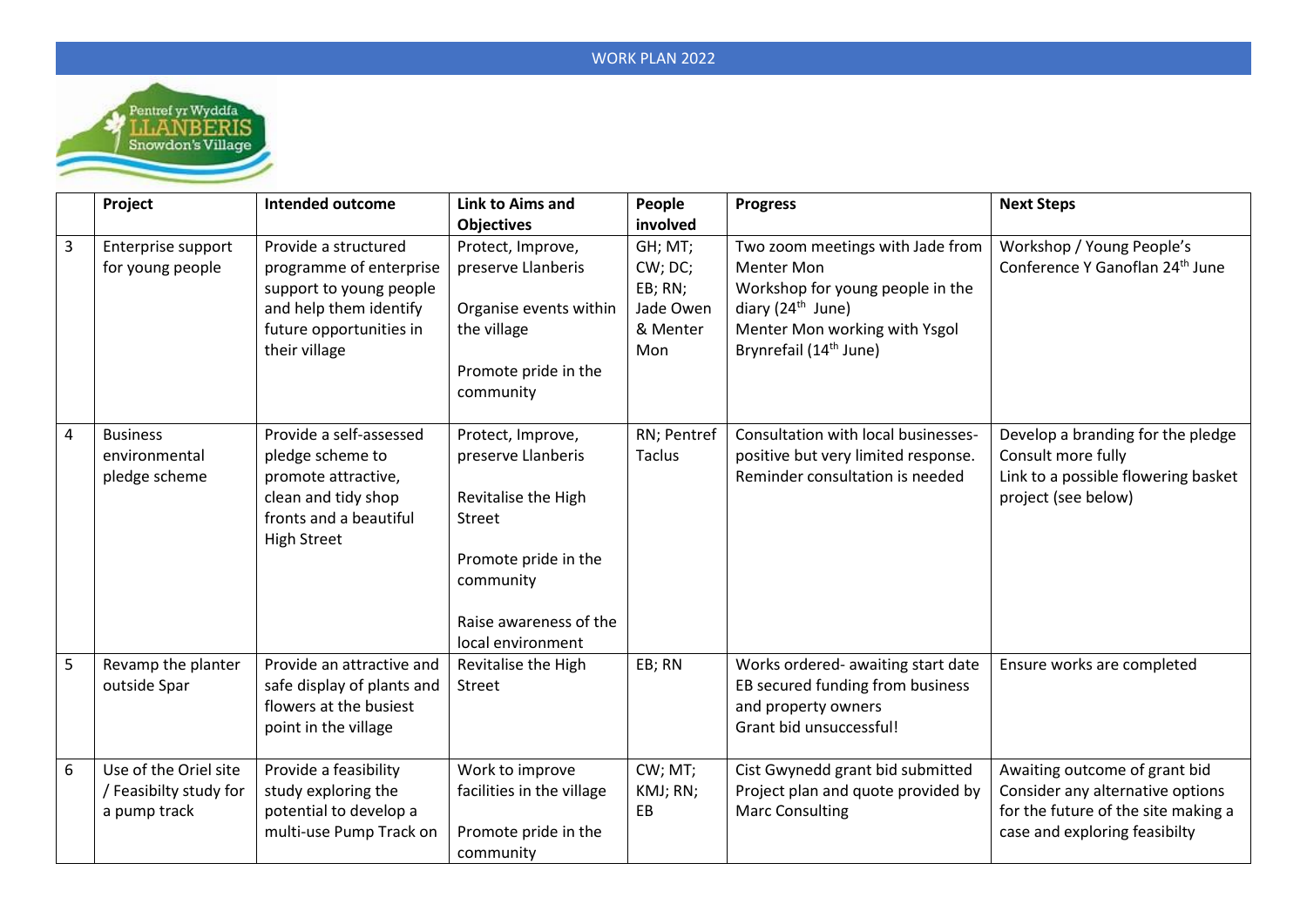

|                | Project                                                | Intended outcome                                                                                                                                                            | Link to Aims and<br><b>Objectives</b>                                                                       | People<br>involved                                  | <b>Progress</b>                                                                                                             | <b>Next Steps</b>                                                                                                                                                                                   |
|----------------|--------------------------------------------------------|-----------------------------------------------------------------------------------------------------------------------------------------------------------------------------|-------------------------------------------------------------------------------------------------------------|-----------------------------------------------------|-----------------------------------------------------------------------------------------------------------------------------|-----------------------------------------------------------------------------------------------------------------------------------------------------------------------------------------------------|
|                |                                                        | the site of the Oriel<br><b>Electric Mountain site</b>                                                                                                                      |                                                                                                             |                                                     |                                                                                                                             |                                                                                                                                                                                                     |
| $\overline{7}$ | Support the Bro<br>Peris climate<br>assembly           | To demonstrate support<br>for the GwyrddNi<br>initiative and take steps<br>on climate change in the<br>area / represent The<br>Development Group on<br>the climate assembly | Raise awareness of the<br>local environment<br>Promote pride in the<br>community                            | LV; EB; RN                                          | First workshop / conference 17 <sup>th</sup> &<br>$18th$ May                                                                |                                                                                                                                                                                                     |
| 8              | Ffair Nadolig 2022                                     | Provide a vibrant Ffair<br>Nadolig to bring the<br>community together in<br>December 2022                                                                                   | Promote pride in the<br>community<br>Revitalise the High<br>Street<br>Organise events within<br>the village | TT; FN; PL;<br>LG; DC; DR;<br>WH; RN;<br>EB; Eric B | Agreed date 8 <sup>th</sup> December<br>Working Group set up to begin<br>detailed planning- meeting 26 <sup>th</sup><br>May | Start writing funding bids                                                                                                                                                                          |
| 9              | <b>High Street</b><br>Christmas display<br>2022        | Enhance the quality of<br>Christmas decorations in<br>shop fronts and<br>businesses in 2022<br>(excluding the high level<br>'municipal' Christmas<br>Lights                 | Promote pride in the<br>community<br>Revitalise the High<br><b>Street</b>                                   | EB; RN; NG                                          | Events at Y Gwynedd raised over<br>£1000                                                                                    | Consult with businesses<br>Decide on the theme /<br>colourscheme for lights etc for<br>shop windows and Christmas<br><b>Trees</b><br>Liaise with Community Council on<br>municipal lamp-post lights |
| 10             | Improve the<br>appearance of the<br><b>High Street</b> | Provide a display of flags<br>in the high street<br>Provide attractive floral<br>displays                                                                                   | Protect, Improve,<br>preserve Llanberis                                                                     | EB; Eric B;<br>RN;<br>Crochet<br>Group              | Flags ordered and put in place<br>above shops<br>10 Hanging baskets ordered from<br>Menter Fachwen                          | Bid for funding for hanging baskets<br>Get a price for hanging baskets<br>from Menter Fachwen                                                                                                       |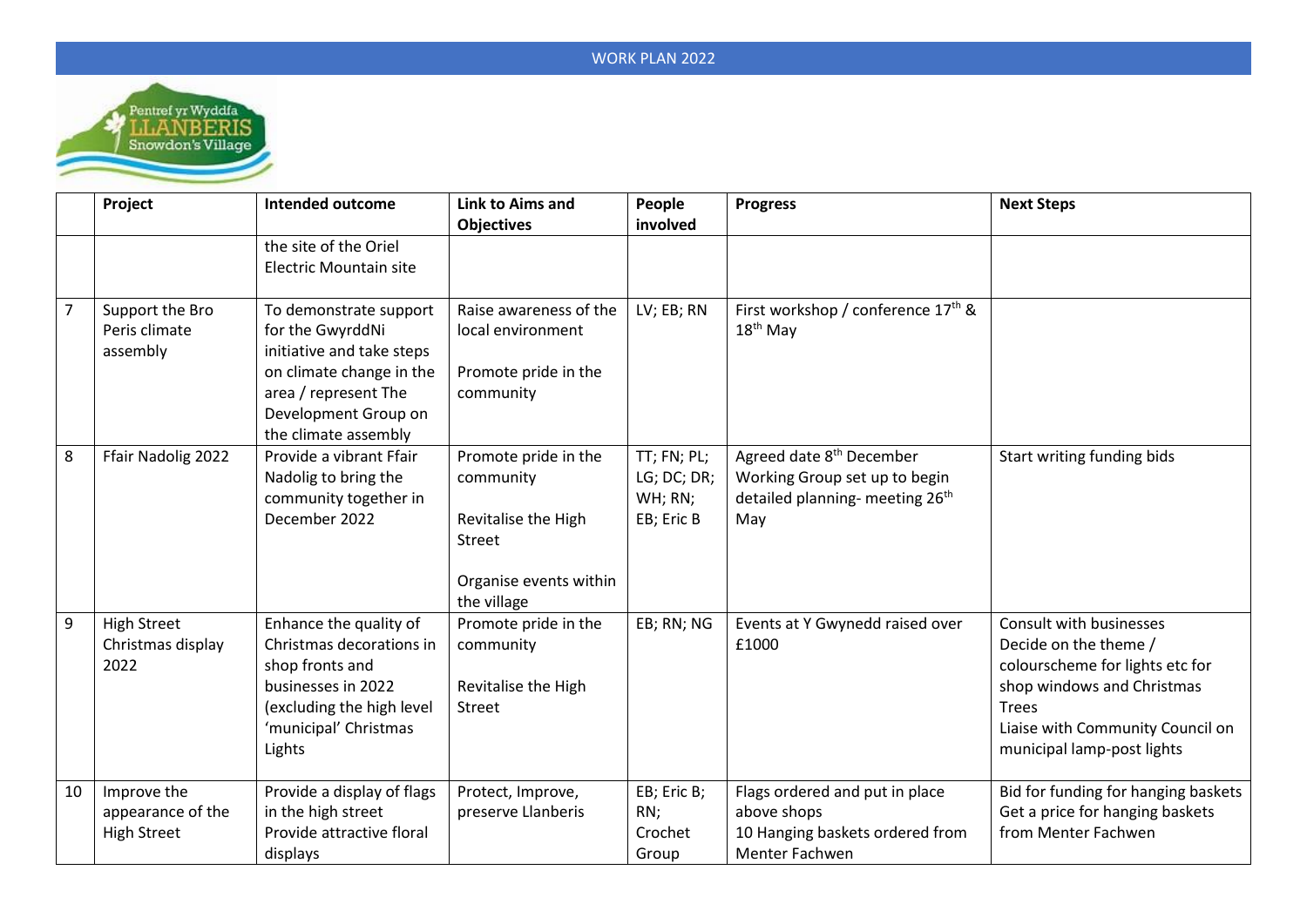

|    | Project             | Intended outcome        | Link to Aims and          | People   | <b>Progress</b>                         | <b>Next Steps</b>                   |
|----|---------------------|-------------------------|---------------------------|----------|-----------------------------------------|-------------------------------------|
|    |                     |                         | <b>Objectives</b>         | involved |                                         |                                     |
|    |                     | Work toward an 'In      | Promote pride in the      |          | Grant bid into Elusen for hanging       |                                     |
|    |                     | Bloom' award            | community                 |          | baskets                                 |                                     |
|    |                     |                         |                           |          | Knitted toppers provided for post       |                                     |
|    |                     |                         | Raise awareness of the    |          | box linked with relevant themes         |                                     |
|    |                     |                         | local environment         |          | and festivals (Crochet Group)           |                                     |
|    |                     |                         |                           |          | See Pledge Scheme above                 |                                     |
|    |                     |                         | Revitalise the High       |          |                                         |                                     |
|    |                     |                         | Street                    |          |                                         |                                     |
| 11 | Minimise disruption | Act on behalf of        | Protect, improve and      | EB; RN   | <b>EB visited Lake View Hotel</b>       | Awaiting date of NG community       |
|    | to the village from | businesses and the      | preserve Llanberis        |          | <b>EB contacted NG Public Relations</b> | event                               |
|    | Cable replacement   | community with regards  |                           |          | Letter from group chair sent to         | Contractors offering to meet Eric B |
|    | works               | to engineering works in |                           |          | <b>National Grid</b>                    | re planters                         |
|    |                     | the village (National   |                           |          | Face to face meeting held with NG       | RN to contact Public Relations re   |
|    |                     | Grid; Waitings; Morgan  |                           |          | and Morgan Sindal                       | the grant scheme                    |
|    |                     | Sindall)                |                           |          |                                         |                                     |
| 12 | Ardal Ni 2035       | Liaise with CGC on next | Protect, Improve,         | RN; EB;  | RN met with Rhian George to             | Awaiting information                |
|    | consultation        | phase of the Ardal Ni   | preserve Llanberis        | Rhian    | discuss GDLDG priorities (as set out    |                                     |
|    |                     | Consultation            |                           | George   | in this work plan)                      |                                     |
|    |                     |                         | Revitalise the High       | (CGC)    |                                         |                                     |
|    |                     |                         | Street                    |          |                                         |                                     |
|    |                     |                         |                           |          |                                         |                                     |
|    |                     |                         | Organise events within    |          |                                         |                                     |
|    |                     |                         | the village               |          |                                         |                                     |
|    |                     |                         |                           |          |                                         |                                     |
|    |                     |                         | Work to improve           |          |                                         |                                     |
|    |                     |                         | facilities in the village |          |                                         |                                     |
|    |                     |                         |                           |          |                                         |                                     |
|    |                     |                         | Raise awareness of the    |          |                                         |                                     |
|    |                     |                         | local environment         |          |                                         |                                     |